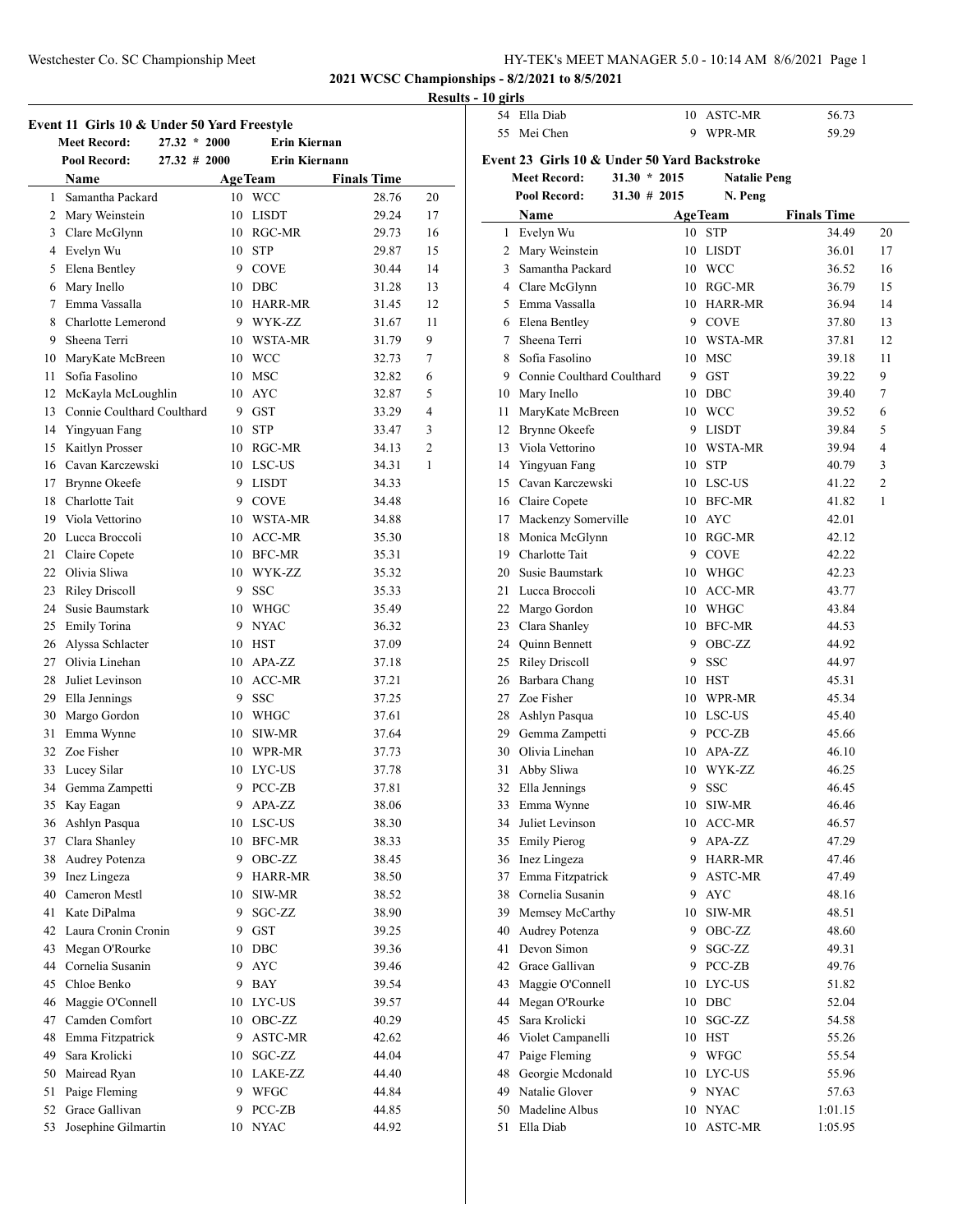| HY-TEK's MEET MANAGER 5.0 - 10:14 AM 8/6/2021 Page 2 |  |  |
|------------------------------------------------------|--|--|
|                                                      |  |  |

**2021 WCSC Championships - 8/2/2021 to 8/5/2021**

### **Results - 10 girls**

| (Event 23 Girls 10 & Under 50 Yard Backstroke) |                                                |                 |                |                      |                    |    |  |
|------------------------------------------------|------------------------------------------------|-----------------|----------------|----------------------|--------------------|----|--|
|                                                | Name                                           |                 |                | <b>AgeTeam</b>       | <b>Finals Time</b> |    |  |
|                                                | 52 Mei Chen                                    |                 | 9              | WPR-MR               | 1:06.70            |    |  |
|                                                | Event 33 Girls 10 & Under 50 Yard Breaststroke |                 |                |                      |                    |    |  |
|                                                | <b>Meet Record:</b>                            | $34.18 * 2012$  |                | <b>Kate Douglass</b> |                    |    |  |
|                                                | Pool Record:                                   | $34.18 \# 2012$ |                | K. Douglas           |                    |    |  |
|                                                | <b>Name</b>                                    |                 | <b>AgeTeam</b> |                      | <b>Finals Time</b> |    |  |
|                                                | 1 Mary Weinstein                               |                 |                | 10 LISDT             | 38.61              | 20 |  |
|                                                | 2 Mackenzy Somerville                          |                 |                | 10 AYC               | 42.35              | 17 |  |
|                                                | 3 Charlotte Lemerond                           |                 |                | 9 WYK-ZZ             | 43.23              | 16 |  |
|                                                | 4 McKayla McLoughlin                           |                 |                | 10 AYC               | 44.93              | 15 |  |
|                                                | 5 Viola Vettorino                              |                 |                | 10 WSTA-MR           | 45.67              | 14 |  |
|                                                | 6 Yingyuan Fang                                |                 |                | 10 STP               | 46.00              | 13 |  |
| 7                                              | Olivia Linehan                                 |                 |                | 10 APA-ZZ            | 46.31              | 12 |  |
|                                                | 8 Monica McGlynn                               |                 |                | 10 RGC-MR            | 47.08              | 11 |  |
|                                                | 9 Serena Zhu                                   |                 | 9.             | <b>STP</b>           | 47.48              | 9  |  |
|                                                | 10 Charlotte Tait                              |                 |                | 9 COVE               | 47.58              | 7  |  |
|                                                | 11 Kate DiPalma                                |                 |                | 9 SGC-ZZ             | 47.70              | 6  |  |
|                                                | 12 Julia Yamada                                |                 |                | 10 RGC-MR            | 48.01              | 5  |  |
|                                                | 13 Riley Driscoll                              |                 |                | 9 SSC                | 48.14              | 4  |  |
|                                                | 14 Charlotte Romita                            |                 |                | 10 OBC-ZZ            | 49.33              | 3  |  |
|                                                | 15 Alvssa Schlacter                            |                 |                | 10 HST               | 49.35              | 2  |  |
|                                                | 16 Zoe Fisher                                  |                 |                | 10 WPR-MR            | 50.29              | 1  |  |
|                                                | 17 Cavan Karczewski                            |                 |                | 10 LSC-US            | 50.83              |    |  |
|                                                | 18 Olivia Sliwa                                |                 |                | 10 WYK-ZZ            | 50.84              |    |  |
|                                                | 19 Adeline Polisi                              |                 |                | 10 SSC               | 50.87              |    |  |
|                                                |                                                |                 | 9              | APA-ZZ               | 52.17              |    |  |
|                                                | 20 Quinlan Leahy<br>21 Megan O'Rourke          |                 |                | 10 DBC               | 52.30              |    |  |
|                                                | 22 Morgan Anderson                             |                 |                | 10 COVE              | 52.42              |    |  |
|                                                | 23 Grace Gallivan                              |                 |                | 9 PCC-ZB             |                    |    |  |
|                                                |                                                |                 |                | 9 WFGC               | 52.72              |    |  |
|                                                | 24 Sydney Braid<br>25 Laura Cronin Cronin      |                 |                | 9 GST                | 53.78<br>54.11     |    |  |
|                                                |                                                |                 |                | 9 ASTC-MR            |                    |    |  |
|                                                | 26 Emma Fitzpatrick                            |                 |                | 10 LYC-US            | 54.55<br>54.98     |    |  |
| 28                                             | 27 Lucey Silar<br>Amelia Aslani-Far            |                 |                | 10 WCC               | 55.22              |    |  |
|                                                | 29 Kate Lazarov                                |                 |                | 10 LEE               |                    |    |  |
|                                                | 30 Inez Lingeza                                |                 | 9              | <b>HARR-MR</b>       | 55.84<br>56.25     |    |  |
| 31                                             | Iris Kaplan                                    |                 |                | 10 PCC-ZB            | 57.83              |    |  |
|                                                | Madeline Albus                                 |                 |                |                      |                    |    |  |
| 32                                             | Sahani Alas                                    |                 |                | 10 NYAC              | 58.53              |    |  |
| 33                                             | 34 Brooke Burns                                |                 |                | 9 HARR-MR            | 58.75              |    |  |
|                                                |                                                |                 | 9              | SIW-MR               | 59.30              |    |  |
|                                                | 35 Cameron Engel<br>36 Milly Convery           |                 |                | 9 LYC-US             | 59.90              |    |  |
|                                                |                                                |                 |                | 9 LISDT              | 1:00.04            |    |  |
| 37                                             | Josephine Gilmartin<br>Ella Diab               |                 |                | 10 NYAC              | 1:00.36            |    |  |
| 38                                             |                                                |                 |                | 10 ASTC-MR           | 1:00.74            |    |  |
| 39                                             | Gabby Pace<br>40 Devon Simon                   |                 |                | 10 DBC               | 1:00.86            |    |  |
|                                                |                                                |                 | 9.             | SGC-ZZ               | 1:02.26            |    |  |
|                                                | --- Scarlett Plauche                           |                 | 10             | OBC-ZZ               | DQ                 |    |  |
|                                                | --- Emma Wynne                                 |                 | 10             | SIW-MR               | DQ                 |    |  |
|                                                | --- Mairead Ryan                               |                 |                | 10 LAKE-ZZ           | DQ                 |    |  |
| $\overline{a}$                                 | --- Isabella Benjamin<br>Chloe Benko           |                 |                | 10 WSTA-MR           | <b>DQ</b>          |    |  |
|                                                | --- Mei Chen                                   |                 |                | 9 BAY                | DQ                 |    |  |
|                                                |                                                |                 |                | 9 WPR-MR             | DQ                 |    |  |

|    | $28.25 * 2012$<br><b>Meet Record:</b> |    | <b>Kate Douglass</b> |                    |
|----|---------------------------------------|----|----------------------|--------------------|
|    | Pool Record:<br>28.25 # 2012          |    | <b>K.</b> Douglas    |                    |
|    | Name                                  |    | <b>AgeTeam</b>       | <b>Finals Time</b> |
|    | 1 Samantha Packard                    | 10 | WCC                  | 31.68              |
|    | 2 Evelyn Wu                           | 10 | <b>STP</b>           | 32.35              |
|    | 3 Elena Bentley                       | 9  | <b>COVE</b>          | 34.66              |
|    | 4 Clare McGlynn                       | 10 | RGC-MR               | 36.06              |
|    | 5 Connie Coulthard Coulthard          |    | 9 GST                | 36.24              |
|    | 6 Charlotte Lemerond                  |    | 9 WYK-ZZ             | 36.29              |
|    | 7 Sheena Terri                        |    | 10 WSTA-MR           | 36.46              |
| 8  | Sofia Fasolino                        | 10 | <b>MSC</b>           | 36.58              |
|    | 9 Mary Inello                         |    | 10 DBC               | 37.50              |
|    | 10 Margo Gordon                       | 10 | <b>WHGC</b>          | 37.51              |
| 11 | <b>Lucy Prosser</b>                   |    | 10 RGC-MR            | 37.80              |
|    | 12 Emma Vassalla                      |    | 10 HARR-MR           | 38.12              |
|    | 13 MaryKate McBreen                   |    | 10 WCC               | 38.16              |
|    | 14 Claire Copete                      | 10 | BFC-MR               | 42.36              |
|    | 15 Susie Baumstark                    |    | 10 WHGC              | 42.63              |
|    | 16 Emily Pierog                       | 9  | APA-ZZ               | 42.73              |
|    | 17 Kay Eagan                          |    | 9 APA-ZZ             | 43.16              |
|    | 18 Mackenzie Malouin                  |    | 10 COVE              | 43.68              |
|    | 19 Brynne Okeefe                      |    | 9 LISDT              | 43.78              |
|    | 20 Olivia Sliwa                       |    | 10 WYK-ZZ            | 44.73              |
|    | 21 Clara Shanley                      |    | 10 BFC-MR            | 45.31              |
|    | 22 Lucca Broccoli                     |    | 10 ACC-MR            | 45.39              |
|    | 23 Gemma Zampetti                     | 9  | PCC-ZB               | 45.91              |
|    | 24 Sara Takamoto                      | 9  | <b>STP</b>           | 47.01              |
|    | 25 Quinn Bennett                      | 9  | OBC-ZZ               | 47.67              |
|    | 26 Cameron Mestl                      | 10 | SIW-MR               | 47.97              |
|    | 27 Emma Sweeney                       | 10 | LSC-US               | 48.28              |
|    | 28 Alyssa Schlacter                   | 10 | <b>HST</b>           | 48.58              |
|    | 29 Ashlyn Pasqua                      | 10 | LSC-US               | 49.98              |
|    | 30 Ella Jennings                      | 9  | <b>SSC</b>           | 50.64              |
| 31 | Maggie O'Connell                      |    | 10 LYC-US            | 50.82              |
|    | 32 Beth McMillan                      | 9  | LYC-US               | 50.96              |
|    | 33 Cornelia Susanin                   | 9  | AYC                  | 51.12              |
|    | 34 Kerry Cronin                       | 9  | <b>SSC</b>           | 51.21              |
|    | 35 Kate DiPalma                       |    | 9 SGC-ZZ             | 51.24              |
|    | 36 Emily Torina                       | 9  | NYAC                 | 52.01              |
| 37 | Addy Kurtin                           | 10 | DBC                  | 52.36              |
|    | 38 Emily Wirth                        | 10 | AYC                  | 56.50              |
|    | 39 Sara Krolicki                      | 10 | SGC-ZZ               | 57.15              |
|    | 40 Natalie Glover                     | 9  | <b>NYAC</b>          | 1:16.50            |
|    | --- Camden Comfort                    | 10 | OBC-ZZ               | DQ                 |
|    | --- Memsey McCarthy                   | 10 | SIW-MR               | <b>DQ</b>          |
|    | --- Isabella Benjamin                 | 10 | WSTA-MR              | DQ                 |
|    | --- Gianna Tedesco                    | 10 | <b>LISDT</b>         | DQ                 |

# **Event 53 Girls 10 & Under 200 Yard Freestyle Relay**

|                    | <b>Meet Record:</b>    | $2:00.57 * 2001$  |                        |                    |    |  |
|--------------------|------------------------|-------------------|------------------------|--------------------|----|--|
|                    | Pool Record:           | $2:00.57 \# 2001$ |                        |                    |    |  |
|                    | Team                   |                   | Relay                  | <b>Finals Time</b> |    |  |
|                    | <b>WCC</b>             |                   | А                      | 2:18.99            | 40 |  |
|                    | 1) MaryKate McBreen 10 |                   |                        | 2) Holly Hogan 10  |    |  |
| 3) Siena Mullen 10 |                        |                   | 4) Samantha Packard 10 |                    |    |  |